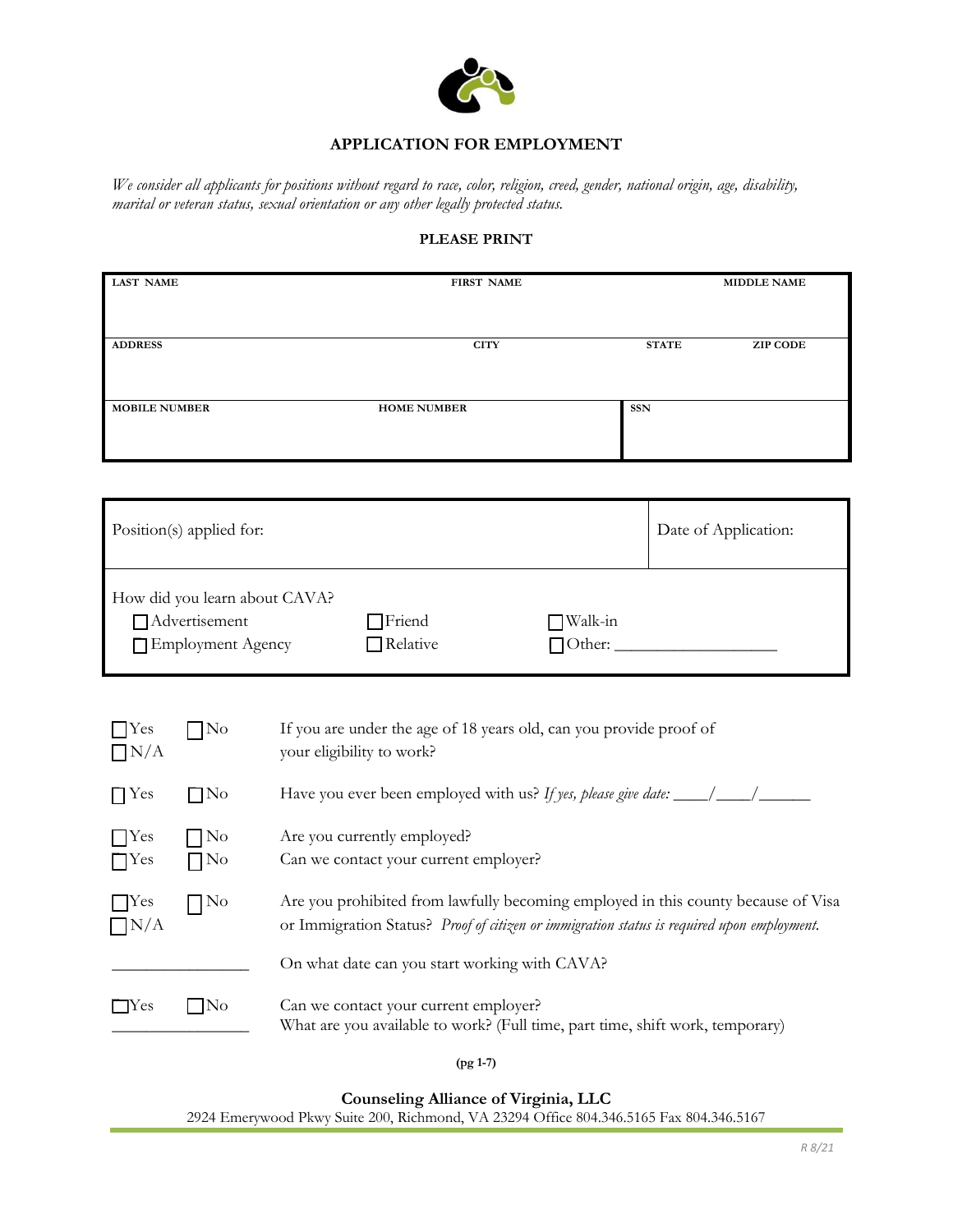

| - I No    | Are you currently on 'lay-off' status and subject to recall?                                               |
|-----------|------------------------------------------------------------------------------------------------------------|
| $\Box$ No | Can you travel if needed?                                                                                  |
| $\neg$ No | Have you ever been convicted or currently under investigation of a felony? If so                           |
| - I No    | Have you ever been convicted or are currently under investigation of child abuse? If<br>so please explain. |
|           |                                                                                                            |

# **... EDUCATION**

| <b>SCHOOLING</b>                       | <b>NAME &amp; ADDRESS</b> | <b>COURSE OF</b><br><b>STUDY</b> | <b>YEARS</b><br><b>ATTENDED</b> | DIPLOMA/<br><b>DEGREE</b><br><b>AWARDED</b> |
|----------------------------------------|---------------------------|----------------------------------|---------------------------------|---------------------------------------------|
| <b>HIGH</b><br><b>SCHOOL</b>           |                           |                                  |                                 |                                             |
| <b>UNDERGRADUATE</b><br><b>COLLEGE</b> |                           |                                  |                                 |                                             |
| <b>GRADUATE</b><br><b>PROFESSIONAL</b> |                           |                                  |                                 |                                             |
| <b>OTHER</b><br>(SPECIFY)              |                           |                                  |                                 |                                             |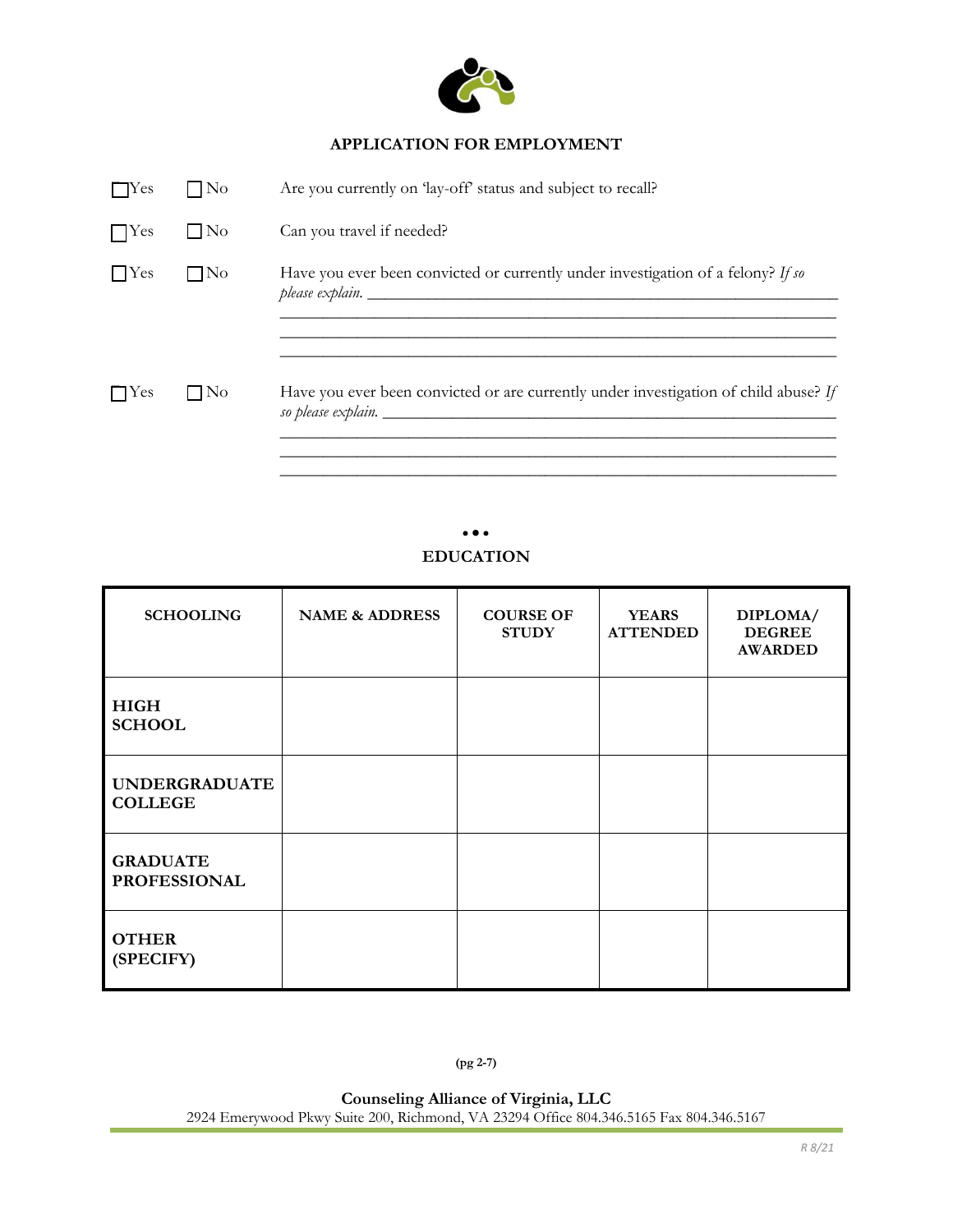

#### **...**

## **LANGUAGE**

| Indicate language(s) you can speak, read and/or write and your ability to do so. |               |      |             |
|----------------------------------------------------------------------------------|---------------|------|-------------|
|                                                                                  | <b>FLUENT</b> | GOOD | <b>FAIR</b> |
| <b>SPEAK</b>                                                                     |               |      |             |
| <b>READ</b>                                                                      |               |      |             |
| <b>WRITE</b>                                                                     |               |      |             |

#### **...**

### **EMPLOYMENT EXPERIENCE**

**Describe any specialization training, apprenticeship, skills and extra-curricular activities. Also list profession, trade, business or civic activities and offices held.** 

**\_\_\_\_\_\_\_\_\_\_\_\_\_\_\_\_\_\_\_\_\_\_\_\_\_\_\_\_\_\_\_\_\_\_\_\_\_\_\_\_\_\_\_\_\_\_\_\_\_\_\_\_\_\_\_\_\_\_\_\_\_\_\_\_\_\_\_\_\_\_\_\_\_\_\_\_\_\_\_\_\_\_**

**\_\_\_\_\_\_\_\_\_\_\_\_\_\_\_\_\_\_\_\_\_\_\_\_\_\_\_\_\_\_\_\_\_\_\_\_\_\_\_\_\_\_\_\_\_\_\_\_\_\_\_\_\_\_\_\_\_\_\_\_\_\_\_\_\_\_\_\_\_\_\_\_\_\_\_\_\_\_\_\_\_\_**

**\_\_\_\_\_\_\_\_\_\_\_\_\_\_\_\_\_\_\_\_\_\_\_\_\_\_\_\_\_\_\_\_\_\_\_\_\_\_\_\_\_\_\_\_\_\_\_\_\_\_\_\_\_\_\_\_\_\_\_\_\_\_\_\_\_\_\_\_\_\_\_\_\_\_\_\_\_\_\_\_\_ \_\_\_\_\_\_\_\_\_\_\_\_\_\_\_\_\_\_\_\_\_\_\_\_\_\_\_\_\_\_\_\_\_\_\_\_\_\_\_\_\_\_\_\_\_\_\_\_\_\_\_\_\_\_\_\_\_\_\_\_\_\_\_\_\_\_\_\_\_\_\_\_\_\_\_\_\_\_\_\_\_ \_\_\_\_\_\_\_\_\_\_\_\_\_\_\_\_\_\_\_\_\_\_\_\_\_\_\_\_\_\_\_\_\_\_\_\_\_\_\_\_\_\_\_\_\_\_\_\_\_\_\_\_\_\_\_\_\_\_\_\_\_\_\_\_\_\_\_\_\_\_\_\_\_\_\_\_\_\_\_\_\_ \_\_\_\_\_\_\_\_\_\_\_\_\_\_\_\_\_\_\_\_\_\_\_\_\_\_\_\_\_\_\_\_\_\_\_\_\_\_\_\_\_\_\_\_\_\_\_\_\_\_\_\_\_\_\_\_\_\_\_\_\_\_\_\_\_\_\_\_\_\_\_\_\_\_\_\_\_\_\_\_\_**

**Describe any job-related training received in the United States military.**

**(pg 3-7)**

**Counseling Alliance of Virginia, LLC**  2924 Emerywood Pkwy Suite 200, Richmond, VA 23294 Office 804.346.5165 Fax 804.346.5167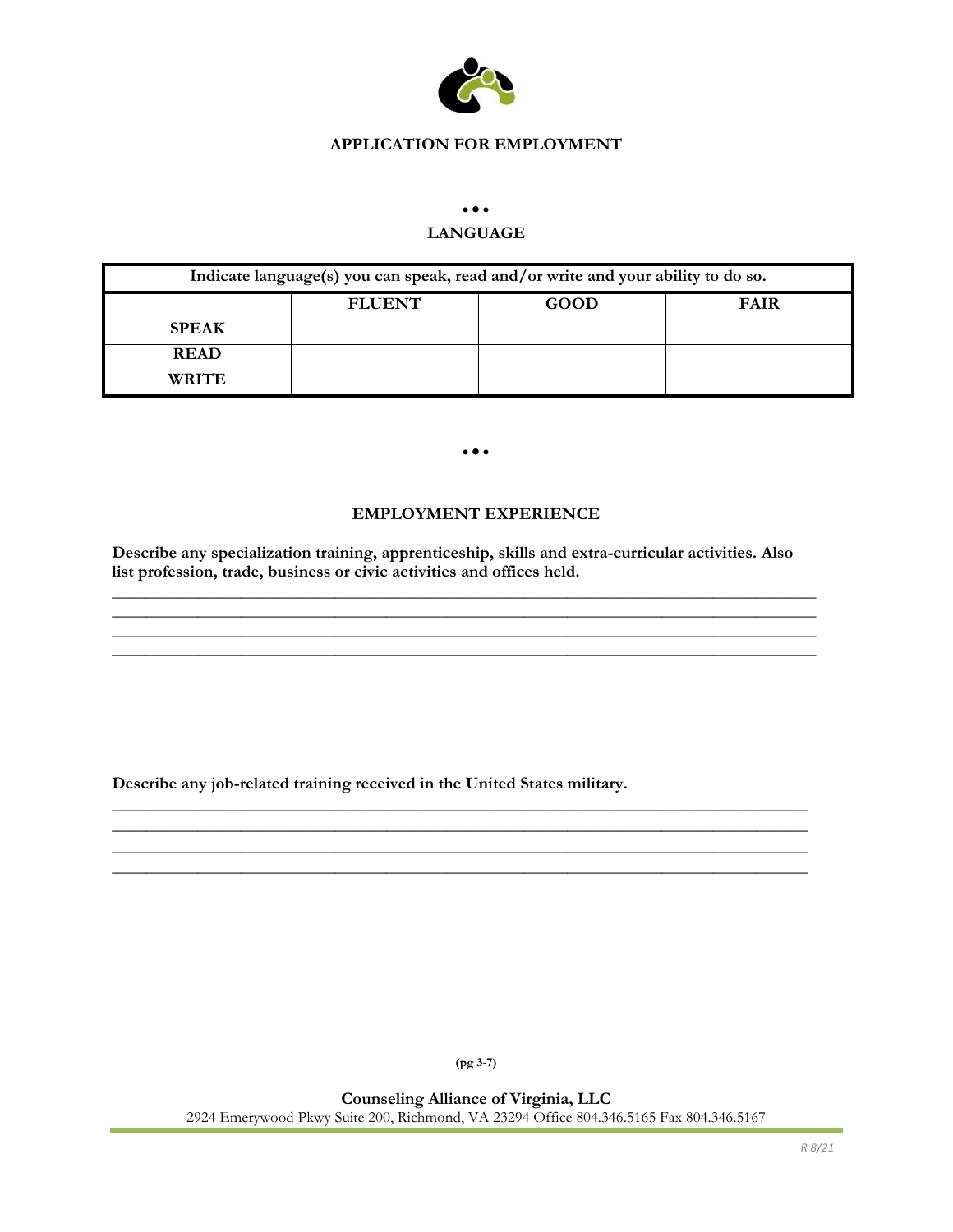

**Start with your present or last job. Include any job-related military service assignments and volunteer activities. You may exclude organizations which indicate race, color, religion, gender, national origin, disabilities or other protected status.** 

| <b>EMPLOYER</b>            | <b>FROM</b><br>TO |                       |
|----------------------------|-------------------|-----------------------|
|                            |                   | <b>WORK PERFORMED</b> |
| <b>ADDRESS</b>             |                   |                       |
| <b>TELEPHONE NUMBER(S)</b> | <b>HOURLY</b>     |                       |
| <b>JOB TITLE</b>           | <b>SALARY</b>     |                       |
| <b>REASON FOR LEAVING</b>  |                   |                       |

| <b>EMPLOYER</b>           | <b>FROM</b><br>T <sub>O</sub> |                       |
|---------------------------|-------------------------------|-----------------------|
|                           |                               | <b>WORK PERFORMED</b> |
| <b>ADDRESS</b>            |                               |                       |
| TELEPHONE NUMBER(S)       | <b>HOURLY</b>                 |                       |
| <b>JOB TITLE</b>          | <b>SALARY</b>                 |                       |
| <b>REASON FOR LEAVING</b> |                               |                       |

## **(pg 4-7)**

**Counseling Alliance of Virginia, LLC**  2924 Emerywood Pkwy Suite 206, Richmond, VA 23294 Office 804.346.5165 Fax 804.346.5167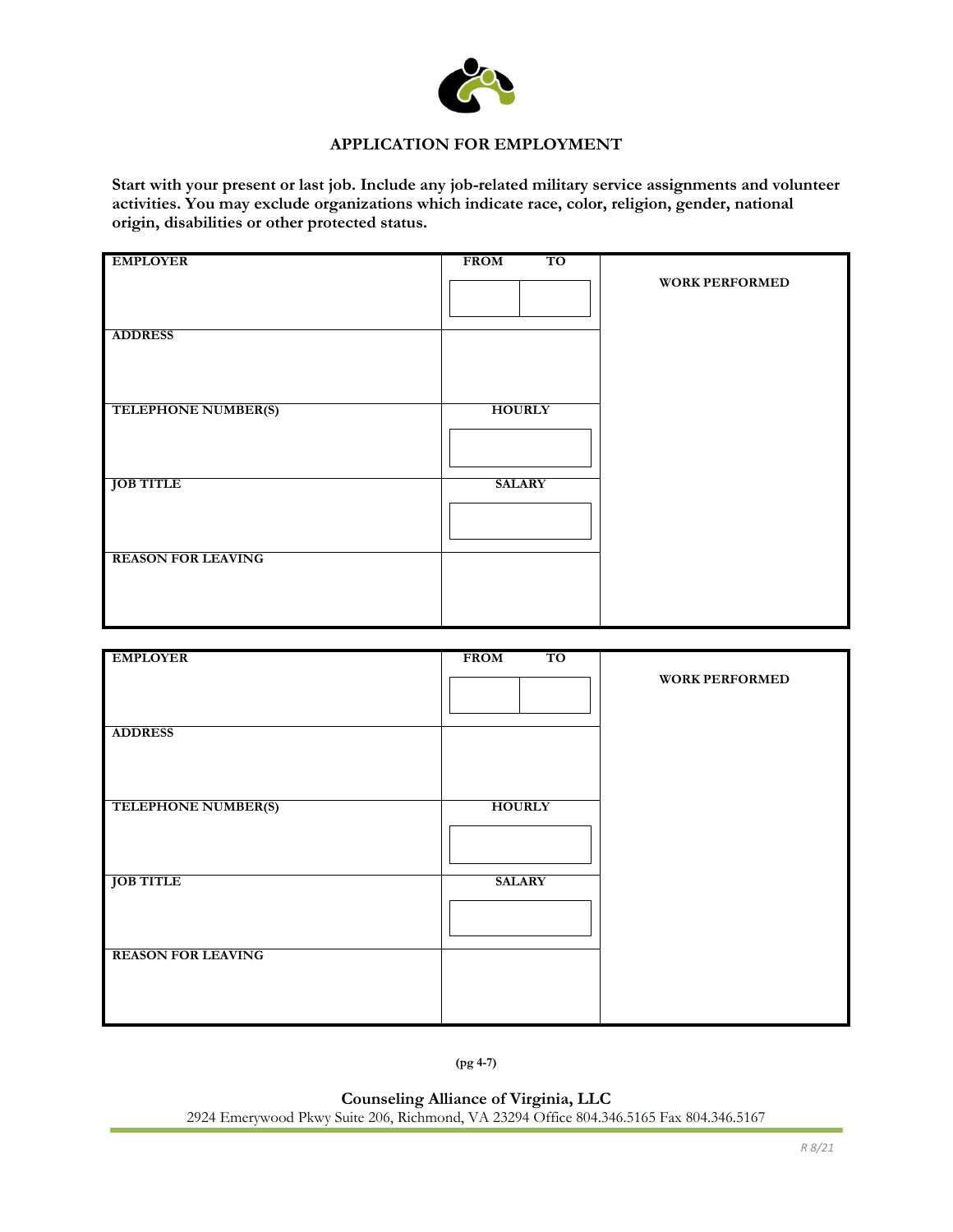

| <b>WORK PERFORMED</b>                       |  |
|---------------------------------------------|--|
|                                             |  |
| <b>ADDRESS</b>                              |  |
| <b>HOURLY</b><br><b>TELEPHONE NUMBER(S)</b> |  |
| <b>JOB TITLE</b><br><b>SALARY</b>           |  |
|                                             |  |
| <b>REASON FOR LEAVING</b>                   |  |

*If you need additional space, please continue on a separate sheet of paper. Include information pertaining to what is listed in the chart above.* 

#### **...**

# **ADDITIONAL INFORMATION**

What other job-related skills and qualifications have you acquired from employment or experience?

\_\_\_\_\_\_\_\_\_\_\_\_\_\_\_\_\_\_\_\_\_\_\_\_\_\_\_\_\_\_\_\_\_\_\_\_\_\_\_\_\_\_\_\_\_\_\_\_\_\_\_\_\_\_\_\_\_\_\_\_\_\_\_\_\_\_\_\_\_\_\_\_\_\_\_\_\_\_\_\_

\_\_\_\_\_\_\_\_\_\_\_\_\_\_\_\_\_\_\_\_\_\_\_\_\_\_\_\_\_\_\_\_\_\_\_\_\_\_\_\_\_\_\_\_\_\_\_\_\_\_\_\_\_\_\_\_\_\_\_\_\_\_\_\_\_\_\_\_\_\_\_\_\_\_\_\_\_\_\_\_ \_\_\_\_\_\_\_\_\_\_\_\_\_\_\_\_\_\_\_\_\_\_\_\_\_\_\_\_\_\_\_\_\_\_\_\_\_\_\_\_\_\_\_\_\_\_\_\_\_\_\_\_\_\_\_\_\_\_\_\_\_\_\_\_\_\_\_\_\_\_\_\_\_\_\_\_\_\_\_\_\_\_\_\_\_

#### **OPERATIONAL SKILLS:**

| $\Box$ COMPUTER | $\Box$ CRT | $\bigcap$ CALCULATOR |
|-----------------|------------|----------------------|
| $\Box$ FAX      |            | □ MICROSOFT WORD     |
| Other:          |            |                      |

**(pg 5-7)**

**Counseling Alliance of Virginia, LLC**  2924 Emerywood Pkwy Suite 206, Richmond, VA 23294 Office 804.346.5165 Fax 804.346.5167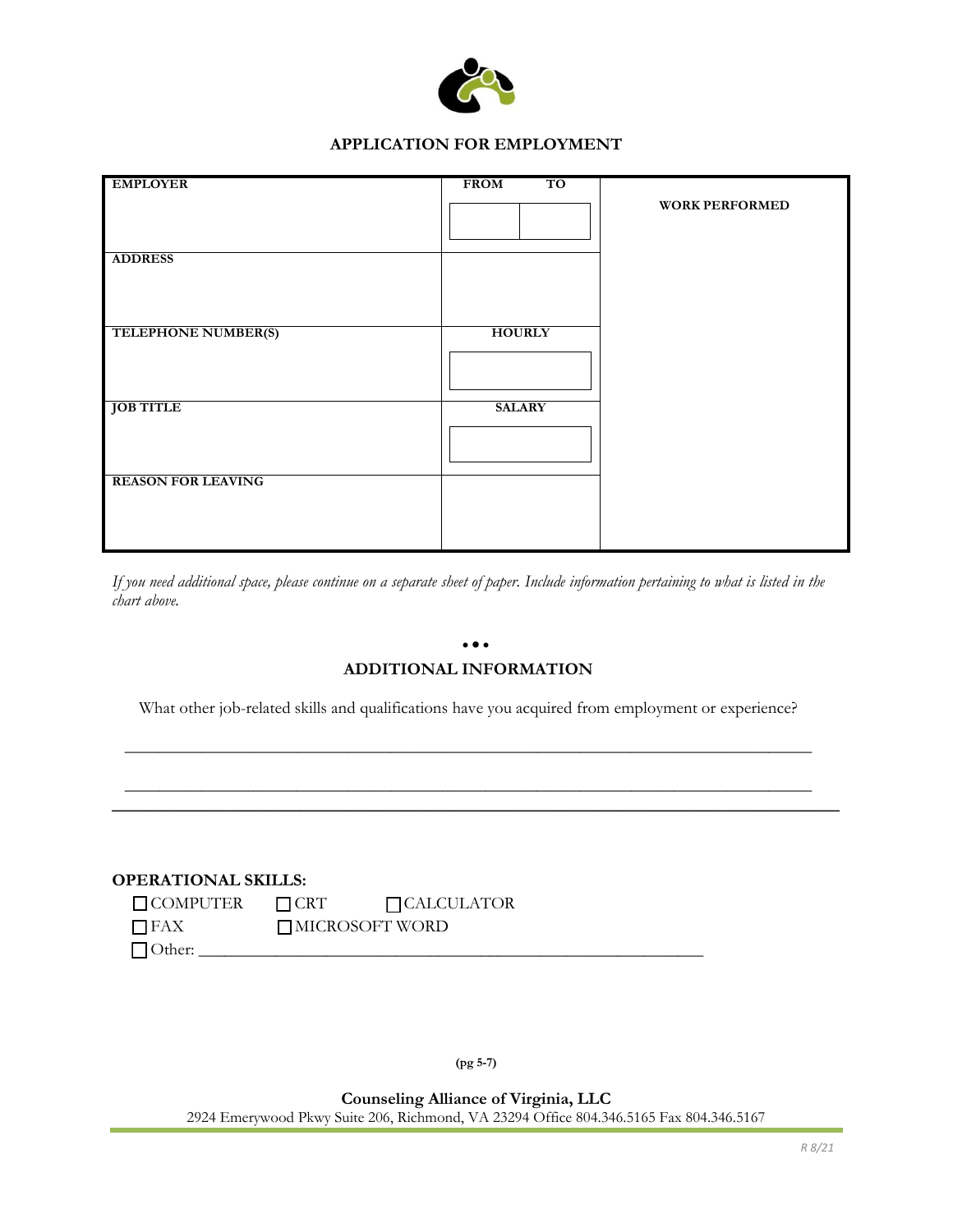

\_\_\_\_\_\_\_\_\_\_\_\_\_\_\_\_\_\_\_\_\_\_\_\_\_\_\_\_\_\_\_\_\_\_\_\_\_\_\_\_\_\_\_\_\_\_\_\_\_\_\_\_\_\_\_\_\_\_\_\_\_\_\_\_\_\_\_\_\_\_\_\_\_\_\_\_\_\_\_\_\_\_\_\_\_

\_\_\_\_\_\_\_\_\_\_\_\_\_\_\_\_\_\_\_\_\_\_\_\_\_\_\_\_\_\_\_\_\_\_\_\_\_\_\_\_\_\_\_\_\_\_\_\_\_\_\_\_\_\_\_\_\_\_\_\_\_\_\_\_\_\_\_\_\_\_\_\_\_\_\_\_\_\_\_\_\_\_\_\_\_

**State any additional information you feel may be helpful to us in considering your application.** 

| <b>REFERENCES</b><br>No more than one reference should be personal. Others must be professional. |                |                               |                     |                                                       |
|--------------------------------------------------------------------------------------------------|----------------|-------------------------------|---------------------|-------------------------------------------------------|
| <b>NAME</b>                                                                                      | <b>ADDRESS</b> | <b>PHONE</b><br><b>NUMBER</b> | <b>RELATIONSHIP</b> | <b>NUMBER OF</b><br><b>YEARS</b><br><b>ACQUAINTED</b> |
|                                                                                                  |                |                               |                     |                                                       |
|                                                                                                  |                |                               |                     |                                                       |
|                                                                                                  |                |                               |                     |                                                       |

**\*\*Please provide us with your signed reference letters from the names listed above.** 

**(pg 6-7)**